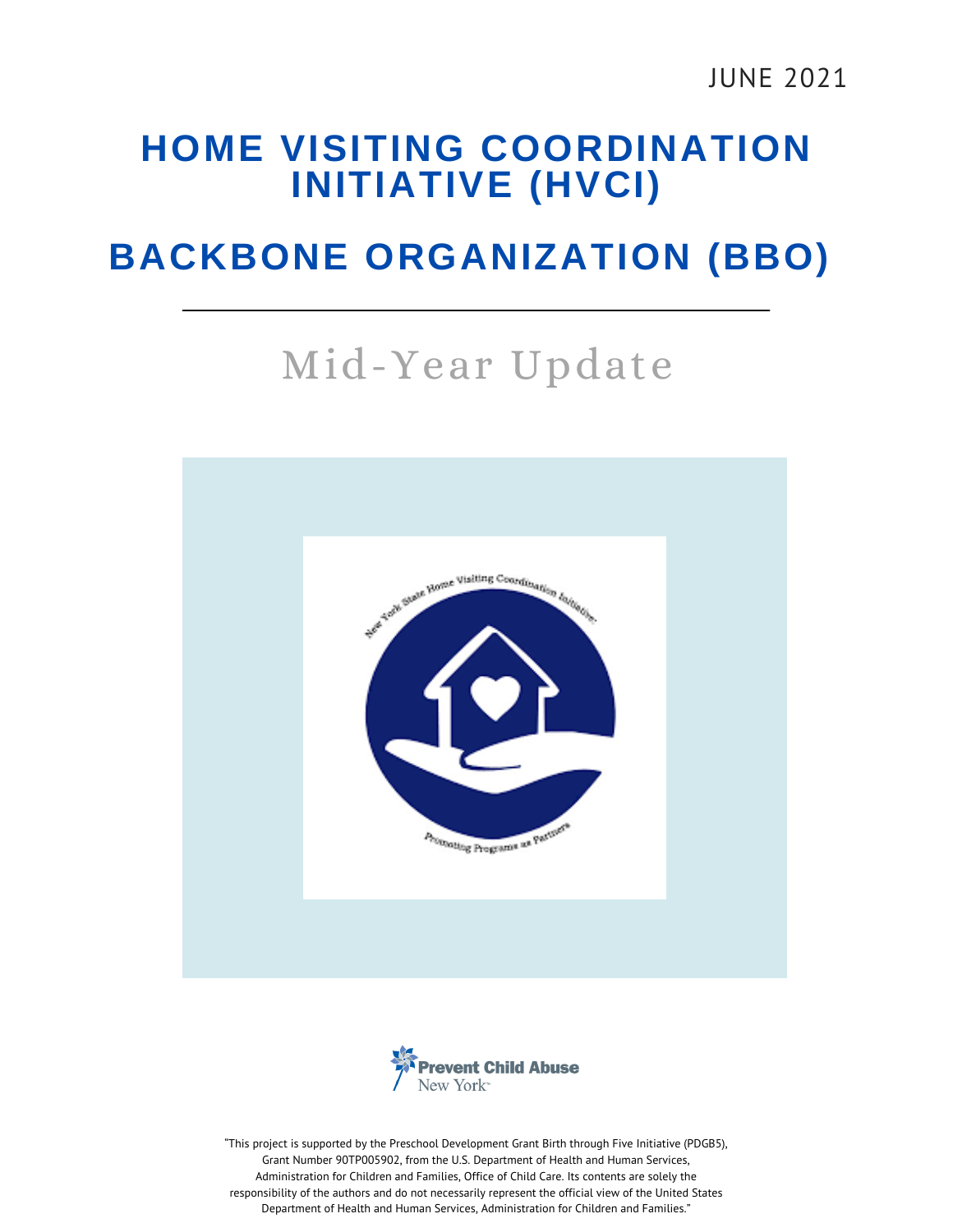The 2020 HVCI [Report](https://www.nyshomevisitcoord.com/hvci-report) outlined three recommendations for statewide implementation of universally-offered home visiting.

# **Workforce Development**

Evaluate current home visitor training, credentialing, and educational requirements. Explore model-neutral training opportunities. Evaluate retention, best practices, and staff needs. New York State Birth Through Five (NYSB5) funded home visiting workforce report will inform the HVCI priority with data about current staff qualifications, education, retention, and anecdotal reports about the profession. Input from the workforce will inform conversations about other HVCI priority areas.

# **Coordinated Intake & Referral**

Explore opportunities for a centralized community access point for families to receive referrals and services. Decrease competition between programs and increase collaboration. Streamline service delivery by connecting families to services that best fit their needs.

# **Public Relations (Education, Awareness)**

Increase awareness and decrease stigma by conducting a public education campaign (regionally or statewide).

In the following document, regions have selected a priority area to focus on regionally and statewide.

Note: A BBO may have selected alternative priority areas in addition to the aforementioned.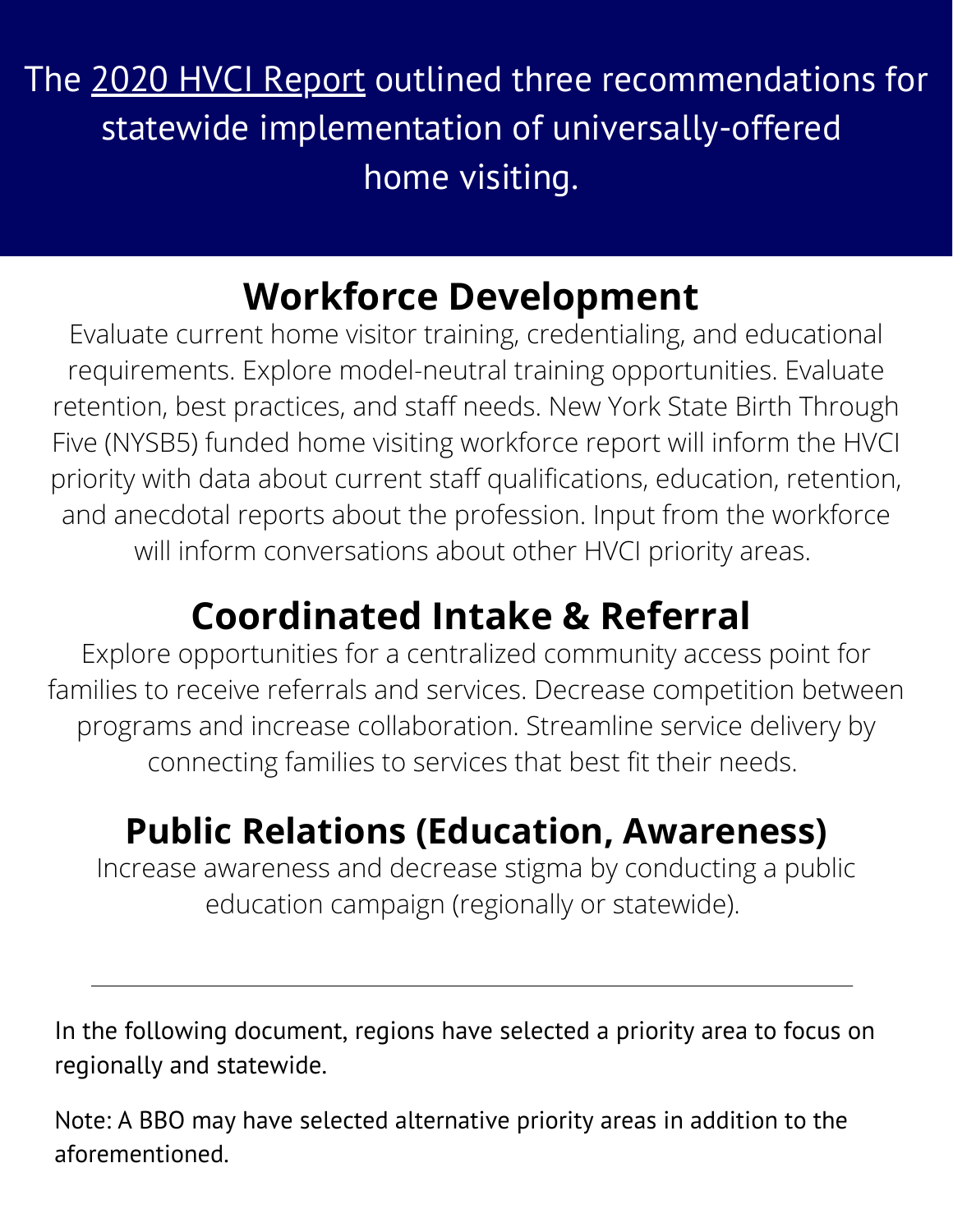### **REGION 1 - WESTERN NY BBO: NATIVE AMERICAN COMMUNITY SERVICES**

#### Region Priority: Coordinated Intake

#### Statewide Priority: Coordinated Intake

Reported Progress:

- BBO and regional team are working on a shared data-system "Well Connected" to track referrals between providers in alignment with local 2-1-1.
- Collaboration with Region 2 March of Dimes, cross-regional connections.
- BBO is a consistent liaison between statewide HVCI work and the regional team.

# **REGION 2 - FINGER LAKES BBO: THE CHILDREN'S AGENDA**

#### Region Priority: Universal home visitation

#### Statewide Priority: Alignment between universal & targeted home

#### visitation

- Regularly convened, cross-sector meetings with community partners including United Way, regional Maternal Child Health Advisory Group, and ROC the Future (STRIVE Initiative) School Readiness Outcome Team.
- Meetings cover topics that coincide with regional goals and inform statewide HVCI work.
	- Ex. Universal HV (weekly); ROC the future (monthly); United Way (quarterly); Maternal Child Health Advisory Group on HV for region (quarterly); United Way & Monroe County funded targeted HV programs (annually).
- BBO and regional team are exploring an expansion of the insurers currently piloting universal coverage.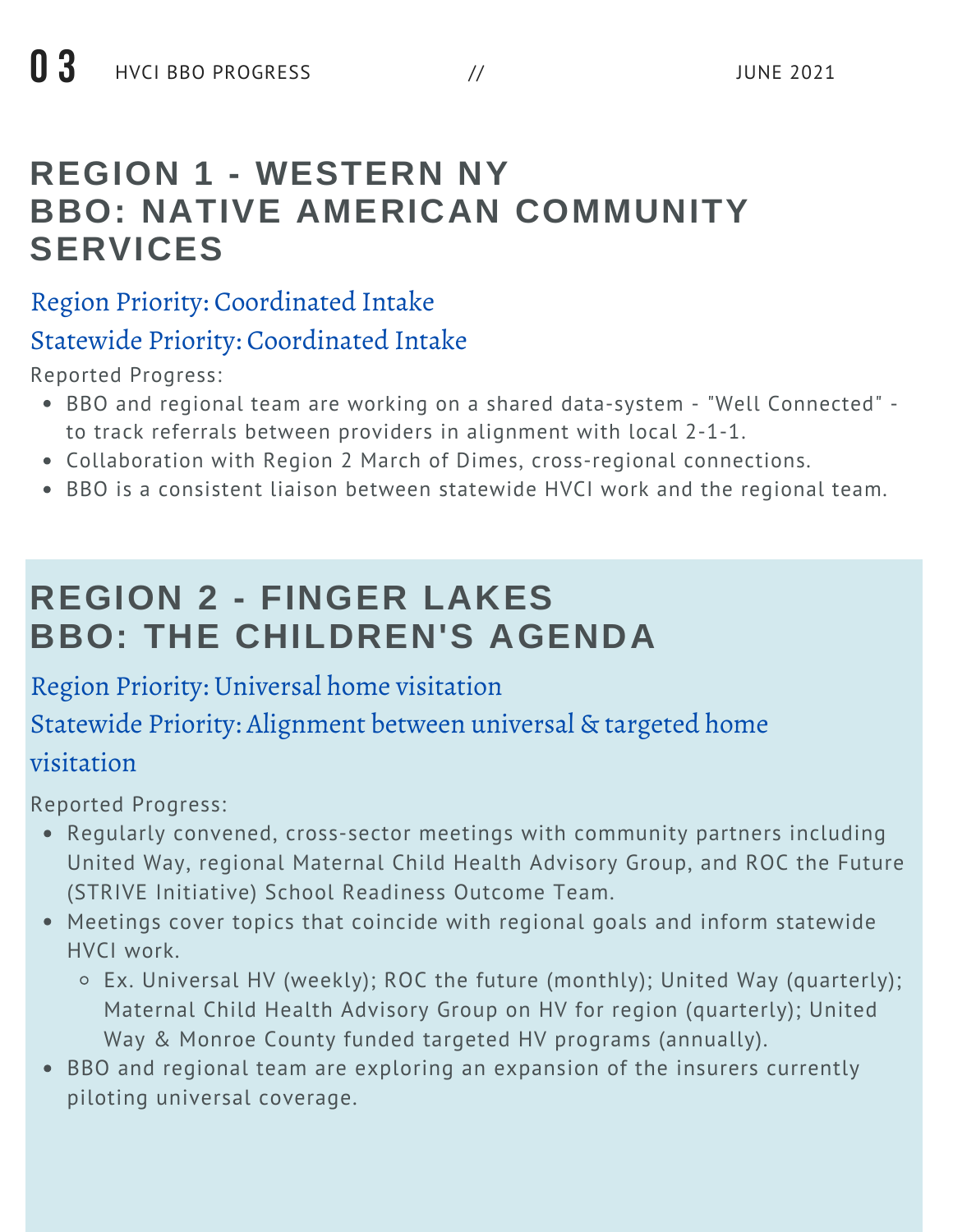### **REGION 3 - SOUTHERN TIER BBO: MOTHERS AND BABIES PERINATAL NETWORK**

#### Region Priority: Coordinated Intake Statewide Priority: Public Relations

Reported Progress:

- Facilitated regular BBO collaboration with community partners (Chemung Comprehensive Interdisciplinary Development Services) and home visiting programs (Nurse-Family Partnership, Healthy Families NY).
- Recommendation of 2 parents (with prior experience in home visiting programs) for HVCI Parent Advisory Council.
- Regional meeting conversations revolve around cross-county collaboration, such as education about local initiatives (i.e. Kids on Track) and coordinated intake/referral processes.

## **REGION 4 - CENTRAL NY BBO: EARLY CHILDHOOD ALLIANCE**

Region Priority: Workforce Development

Statewide Priority: Coordinated Intake, Support statewide HVCI professional development & advocacy

- Comprehensive contact list of regional team members (all counties represented).
- Recommendation of 2 parents for HVCI Parent Advisory Council.
- Regional "Lunch and Learn" event held in April 2021, with 40 attendees. Event provided information on workforce supports and best practices on virtual home visitation.
- BBO organized 2 Subcommittees within the regional team to work on the region priorities and support statewide HVCI advocacy.
	- **"Lunch and Learn" brainstorming group**.
	- **"Coordinated county" promotion group** (to explore county-by-county service awareness in the region).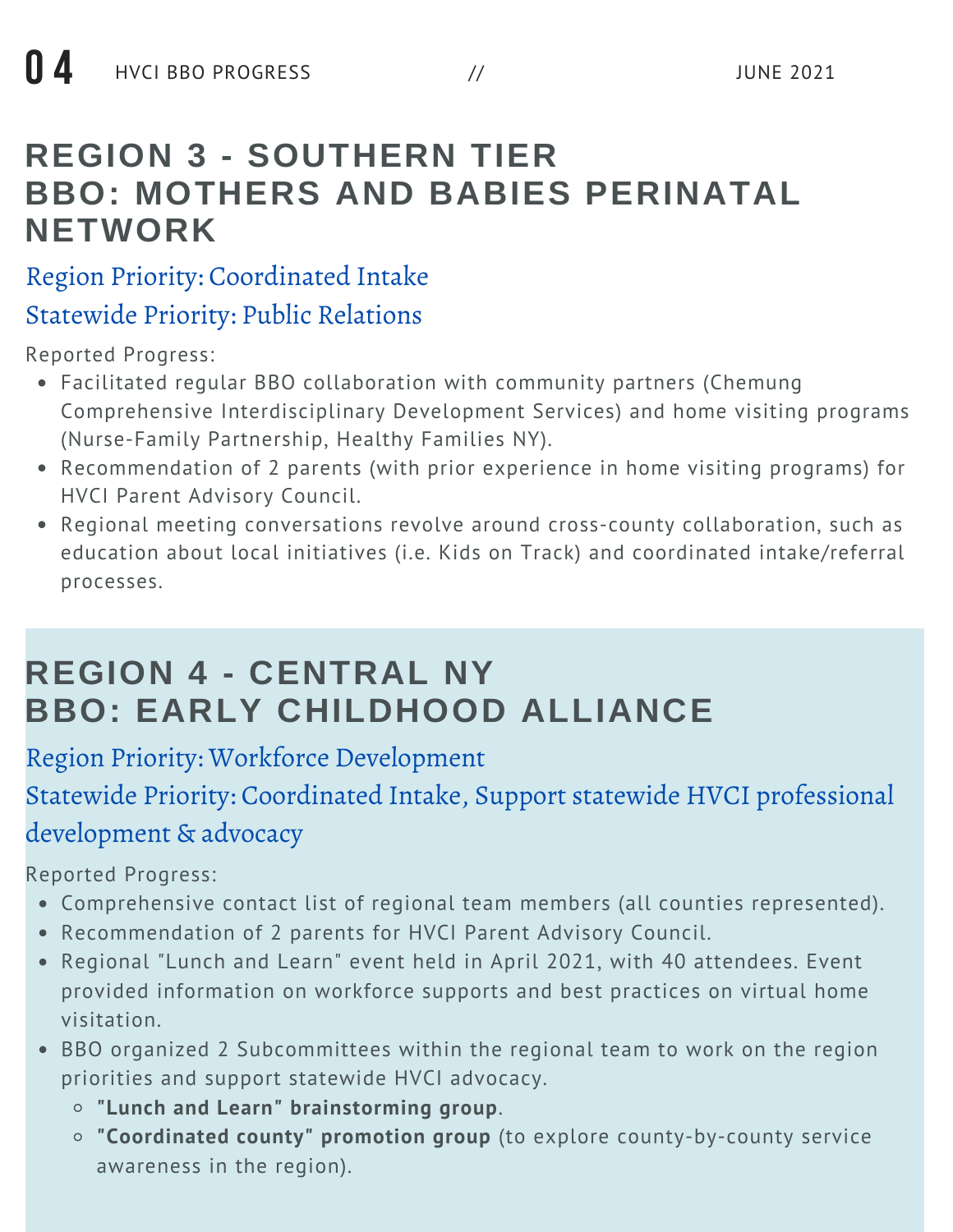### **REGION 5 - MOHAWK VALLEY BBO: CORNELL COOPERATIVE EXTENSION OF ONEIDA COUNTY**

Region Priority: Service delivery in new contexts (COVID)

#### Statewide Priority: Coordinated Intake

Reported Progress:

- BBO is a recipient of the NYSB5 "Baby Bundle" grant (to deliver 700 bundles to families in 3 counties of the region). BBO and regional team are currently exploring alignment between the HVCI and Baby Bundle projects.
- BBO pivoted during the pandemic (fulfilling regional priority) to deliver direct service to families:
	- Wrote and received \$22,000 grant to help families pay for child care (36 families received \$600).
	- Awarded essential worker scholarships under CARES 1 in Herkimer and Oneida counties to connect families with early childhood services.
- BBO will bolster regional team membership\* with additional community agencies (including Early Head Start, Family/Group Child Care, United Way).

\*These partnerships originally facilitated by the work on Baby Bundles

#### **REGION 6 - NORTH COUNTRY BBO: ADIRONDACK BIRTH TO THREE ALLIANCE**

Region Priority: Workforce Development

#### Statewide Priority: Public Relations

- Comprehensive contact list of regional team members (all counties represented).
- Cross-region collaboration with United Way.
- New Parent Kits created in collaboration with Imagination Library, health providers, Talking is Teaching, The Basics.
- Plans developed to connect with other BBOs and the New York State Early Childhood Advisory Council.
- Regional group convened in May and made plans to utilize a universal statewide design template and tailor the campaign in a custom manner per county/region.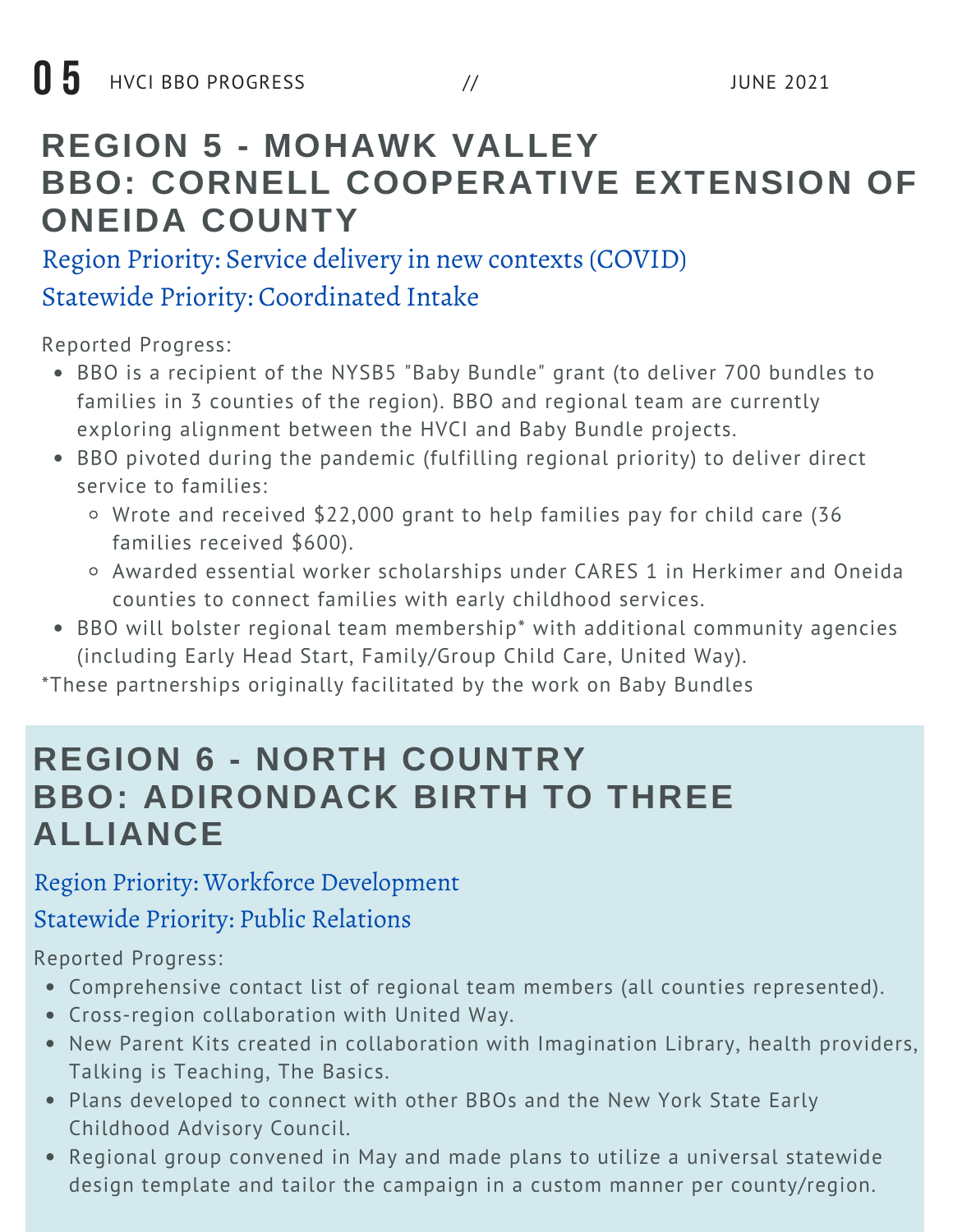## **REGION 7 - CAPITAL REGION BBO: BRIGHTSIDE UP, INC.**

#### Region Priority: Workforce Development Statewide Priority: Workforce Development

#### Reported Progress:

- Regularly planned committee meetings held bi-monthly (8 total).
	- Meetings discuss workforce development & opportunities through the HVCI.
		- Ex. Well Trained Workforce committee, Backbone Planning, Child Care Home Visiting Focus Group.
- Recommendation of 2 parents for HVCI Parent Advisory Council.
- Exploration of regional partnerships with CUNY and other higher education institutions as an avenue for workforce development. BBO envisions expansion of workforce development priority through the use of the Career Development Center located out of Buffalo State University City University of New York (CUNY) partnership).
- BBO/Regional team have facilitated partnerships with Schenectady County Home Visiting Advisory Council and SUNY School of Public Health.
- Regional interest in developing home visiting credential and training opportunities.

# 66

*High commitment for the [Workforce Development] priority and activities with higher education and existing credentialing organizations. This work will continue.*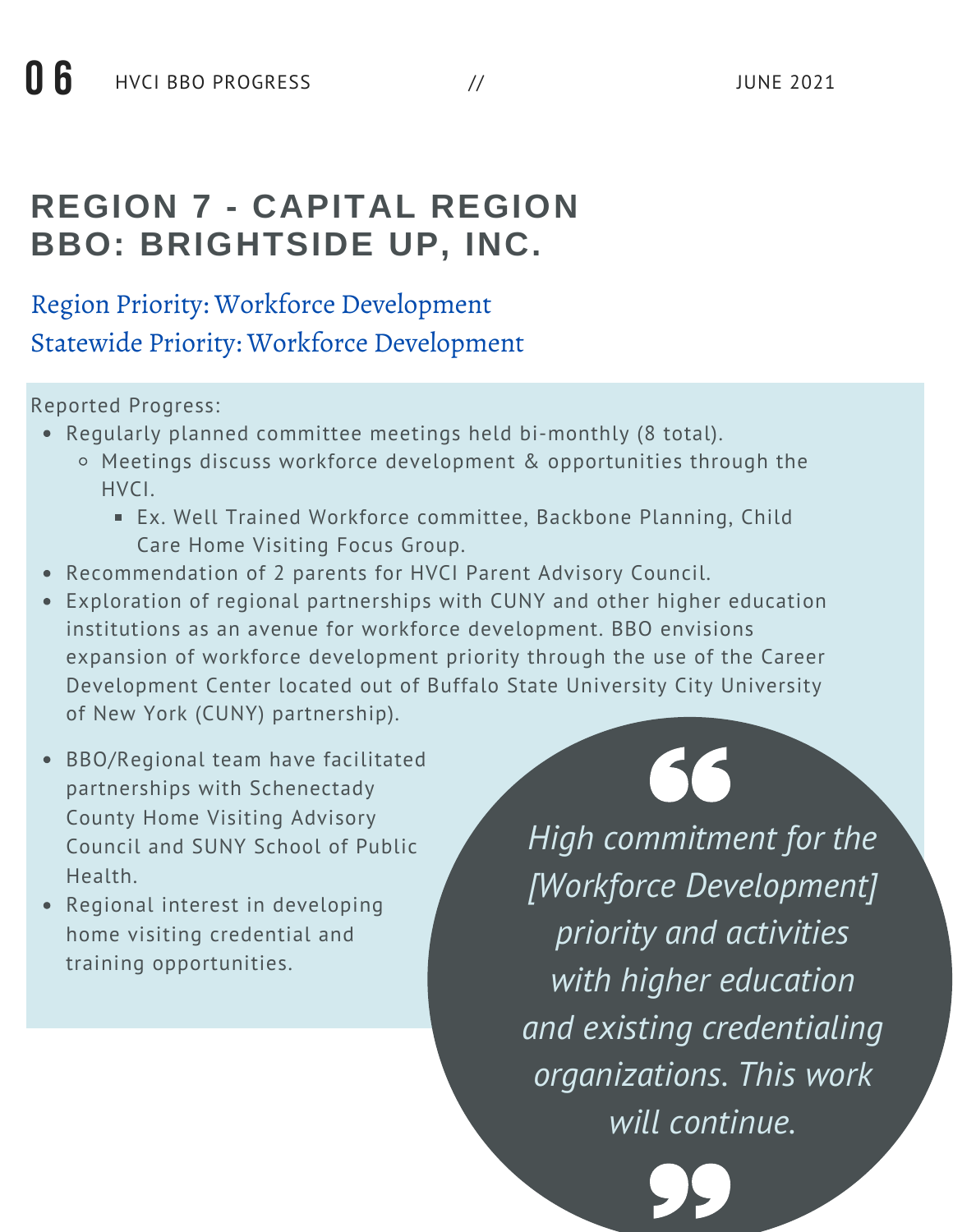## **REGION 8A - PUTNAM, ROCKLAND, WESTCHESTER COUNTIES BBO: WESTCHESTER CHILDREN'S ASSOCIATION**

Region Priority: Public Relations (region-focus, featuring benefits of home visiting)

Statewide Priority: Public Relations (regional campaign to inform statewide campaign)

Reported Progress:

- Comprehensive contact list of regional team members (all counties of region are represented).
- Recommendation of 2 parents for HVCI Parent Advisory Council.
- BBO relays statewide HVCI discussions about workforce development, coordinated intake, and ideas for statewide public education campaign to regional group.
- Consistent information, best-practice, and vision-sharing occurs during regional meetings.

#### **REGION 8B - DUTCHESS, ORANGE, SULLIVAN, ULSTER COUNTIES BBO: CHILDCARE COUNCIL OF DUTCHESS AND PUTNAM**

#### No regional priority at this time

Statewide Priority: Workforce Development

- Solidified regional team, with representation from most counties in the region.
- Recommendation of 2 (former Head Start) parents for the HVCI Parent Advisory Council.
- Comprehensive exploration of regional agency services.
	- BBO reported the regional team is primarily focused on understanding the breadth of services available in the region and making cross-county connections.
- Sharing of educational requirements for home visiting in Dutchess, Orange, Sullivan, and Ulster counties.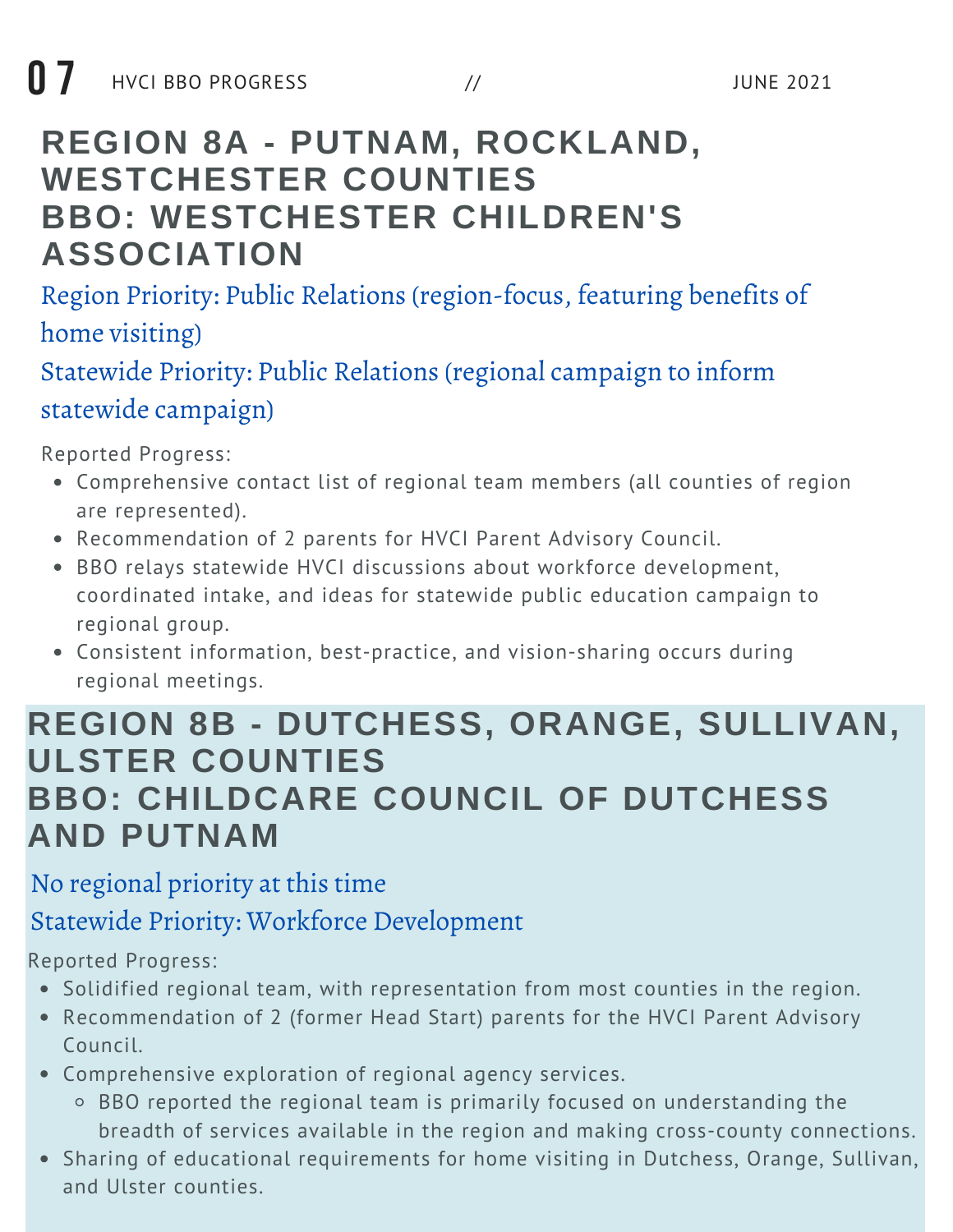# **REGION 9 - NEW YORK CITY BBO: PUBLIC HEALTH SOLUTIONS**

Region Priority: Coordinated Intake & Referral Statewide Priority: Coordinated Intake & Referral, Public Relations

Reported Progress:

- BBO engages over 40 organizations (representing 6 home visiting models) in HVCI activities.
- Recommendation of 1 parent for the HVCI Parent Advisory Council.
- Database currently exists in NYC with a registry of home visiting programs. There is 100% participation from NFP, MICHC, HFNY, Healthy Start, Power of Two, Parent Child + sites. Regional group collectively decided to update this document twice a year, with a focus on adding doula services and Early Head Start sites. BBO is responsible for collecting this info via survey from the regional team before publishing an updated list.
- Established 5 focus groups in NYC to inform region/statewide public education & awareness campaign.

*AT THE MAY [HVCI] MEETING THE GROUP DECIDED FOR PUBLIC EDUCATION TO FOCUS ON CONDUCTING 5 FOCUS GROUPS TO HEAR FROM COMMUNITY MEMBERS ABOUT THEIR THOUGHTS ON HOME VISITING, HOW TO PROMOTE IT, AND WHAT TERMS AND IMAGES TO USE. AT THE JULY MEETING, WE WILL HAVE THE SAME CONVERSATION AMONGST HOME VISITING PROVIDERS TO COME TOWARDS CONSENSUS ON LANGUAGE TO USE IN A PUBLIC EDUCATION CAMPAIGN.*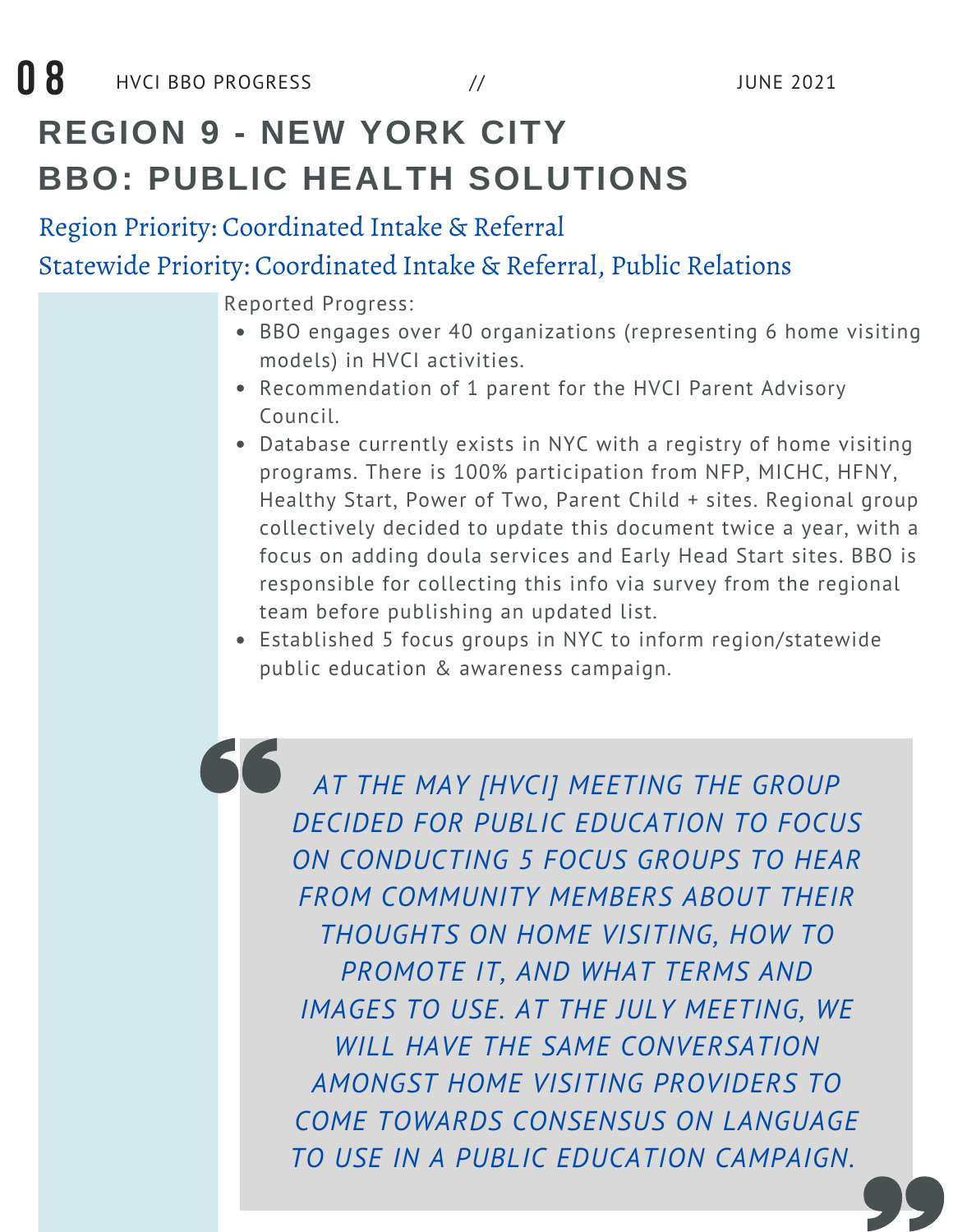#### **REGION 10 - LONG ISLAND BBO: CHOICE FOR ALL**

#### Region Priority: Public Relations

#### Statewide Priority: Public Relations

Reported Progress:

- Solidified regional team, reliable representation from all counties.
- Regional goals have been fully outlined and prioritized.
- One-on-one meetings have been held with every regional team member, with the intent to gain a full and proper understanding of their work and how it contributes to HVCI regional/statewide goals.

# **BBO COMMUNICATION & COLLABORATION**

1 Networking: Organizations are aware of each other, there is little communication between members, all decisions are made independently

2 Cooperation: Organizations provide information to each other, there are somewhat defined group roles, there is formal communication between organizations , all decisions are made independently

3 Coordination: Organizations share information and resources , members have defined group roles, there is frequent communication between group members , there is some shared decision making

4 Coalition: Organizations share ideas and resources, there is frequent and prioritized communication, all members have a vote in decision making

5 Collaboration: Members belong to one system, frequent communication is characterized by mutual trust, consensus is reached on all decisions

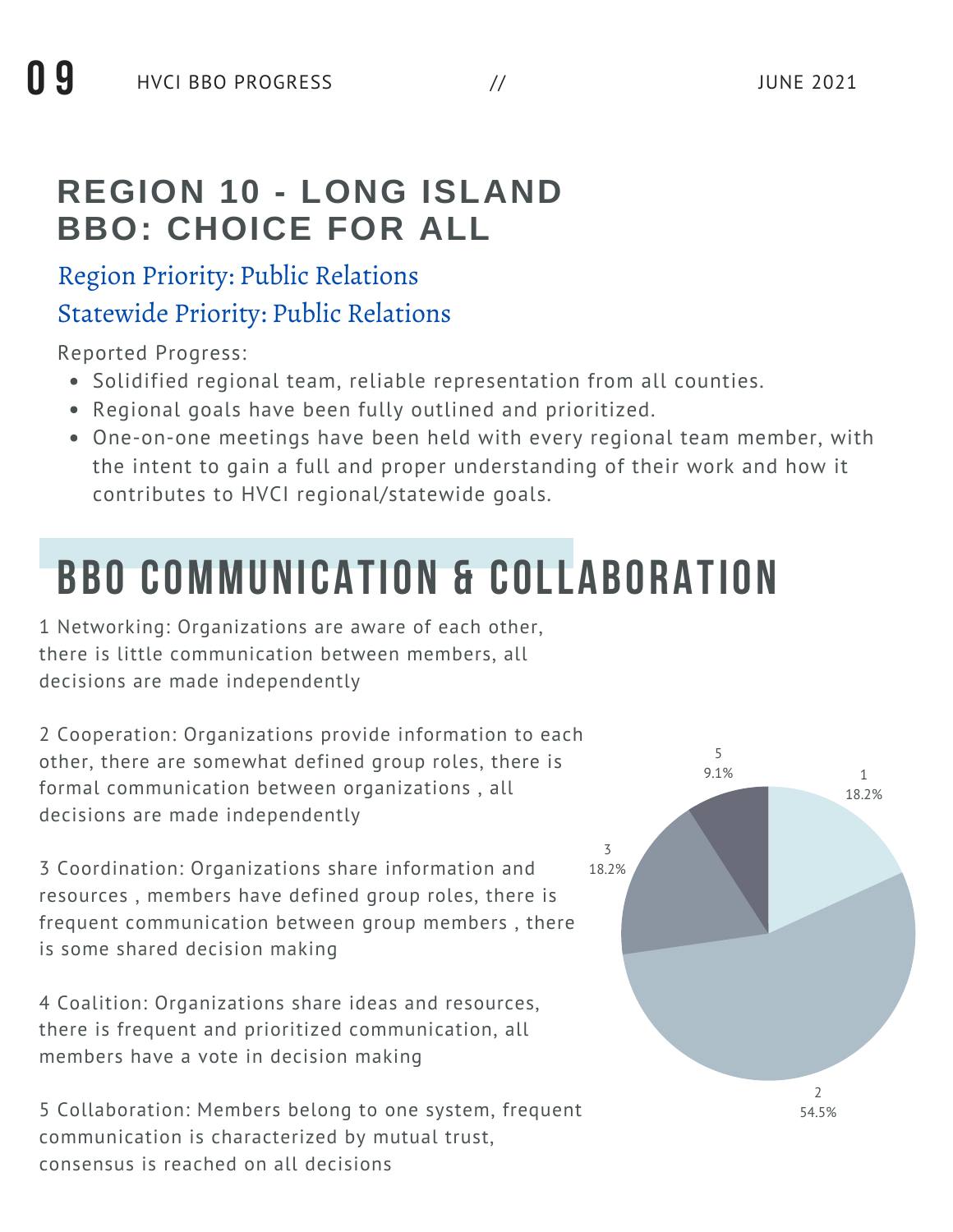# **CHALLENGES**

# *COVID-19*

- Scheduling
- Communication
- Service delivery (home visiting programs)
- Ability to collaborate (limited with
- virtual meetings, phone calls, etc.)
- Limitation of organic conversation and introductions

# *NEED*

- Increased advocacy, sustainable funding
- Conceptualization of the alignment between regional priorities/statewide initiatives
- Definition of concrete action steps to reach goals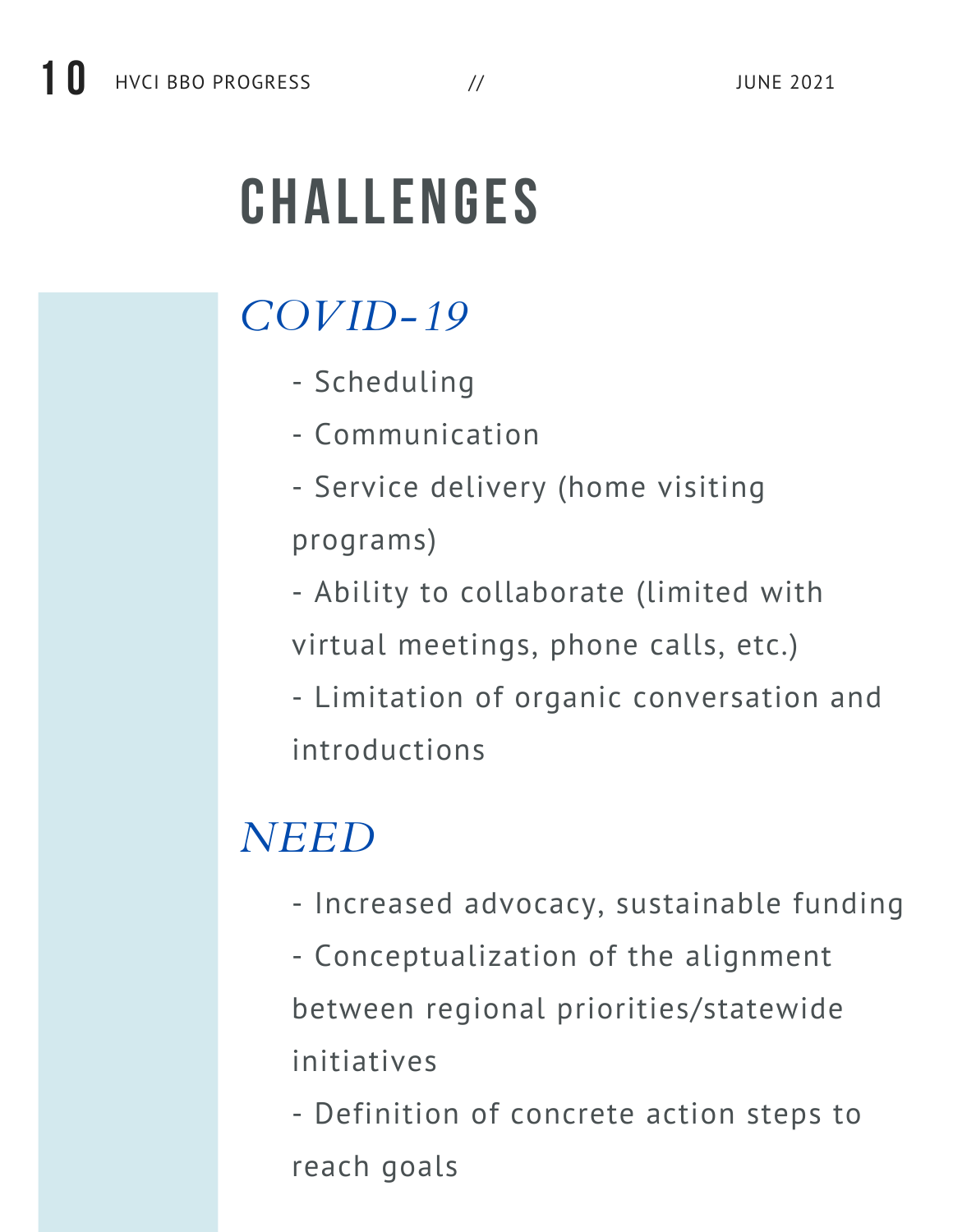

# 10 BBOs have selected regional priorities to pursue.

Regional Priority Breakdown



\*Graph reflects more than 11 responses, as many regions have selected multiple priorities to focus on simultaneously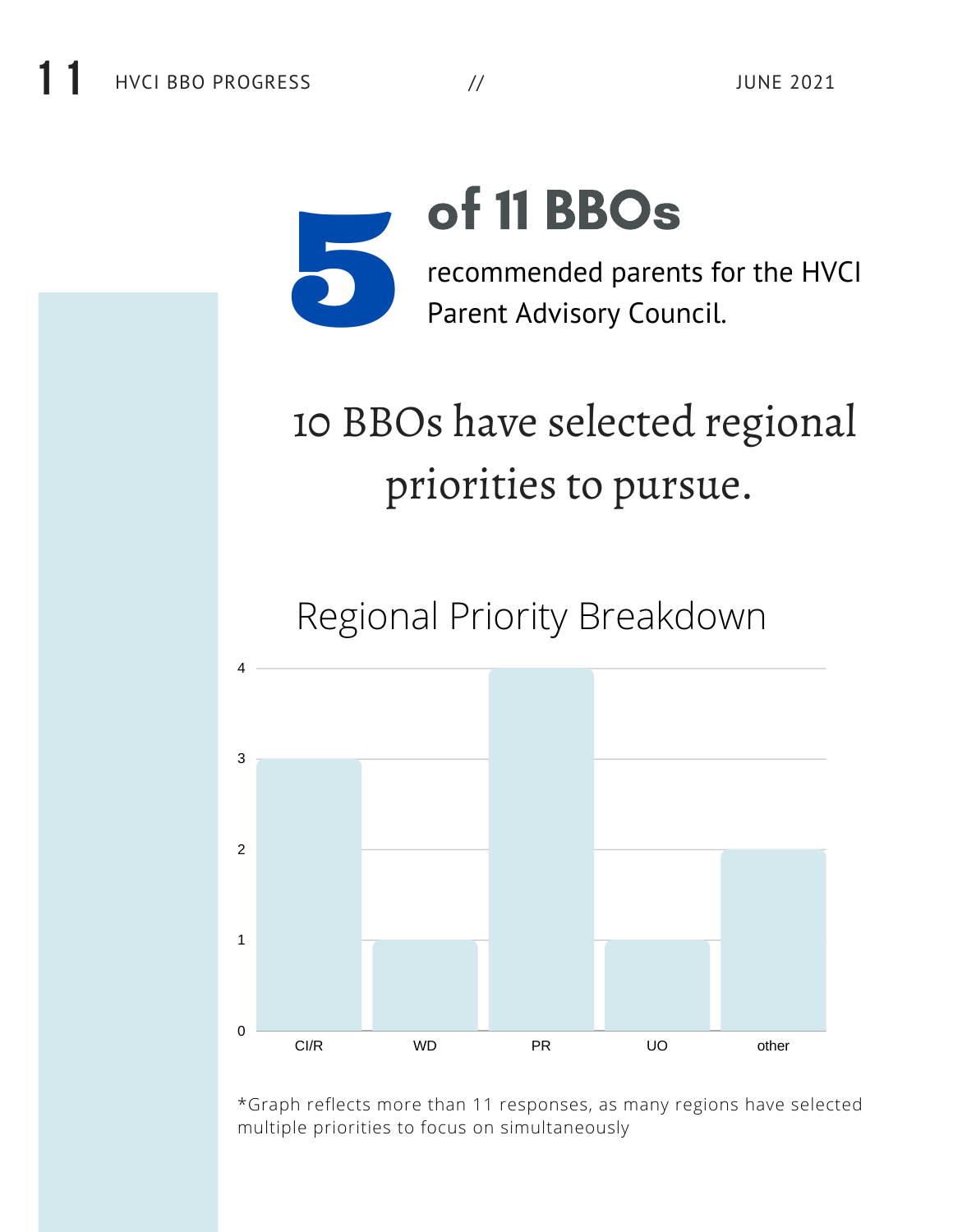

## Statewide Priority Breakdown

\*Graph reflects more than 11 responses, as many regions have selected multiple priorities to focus on simultaneously

In the face of great adversity and upheaval, not only did home visiting programs rise to the challenge- they exceeded expectations and pivoted to meet the needs of families across NYS. Our HVCI backbone organizations and their regional teams reoriented their work to address an ever-evolving landscape throughout the pandemic. We are so proud of the progress they have made to increase access to programs during this difficult time and we applaud their innovation and creativity.

Jenn O'Connor, Director of the HVCI